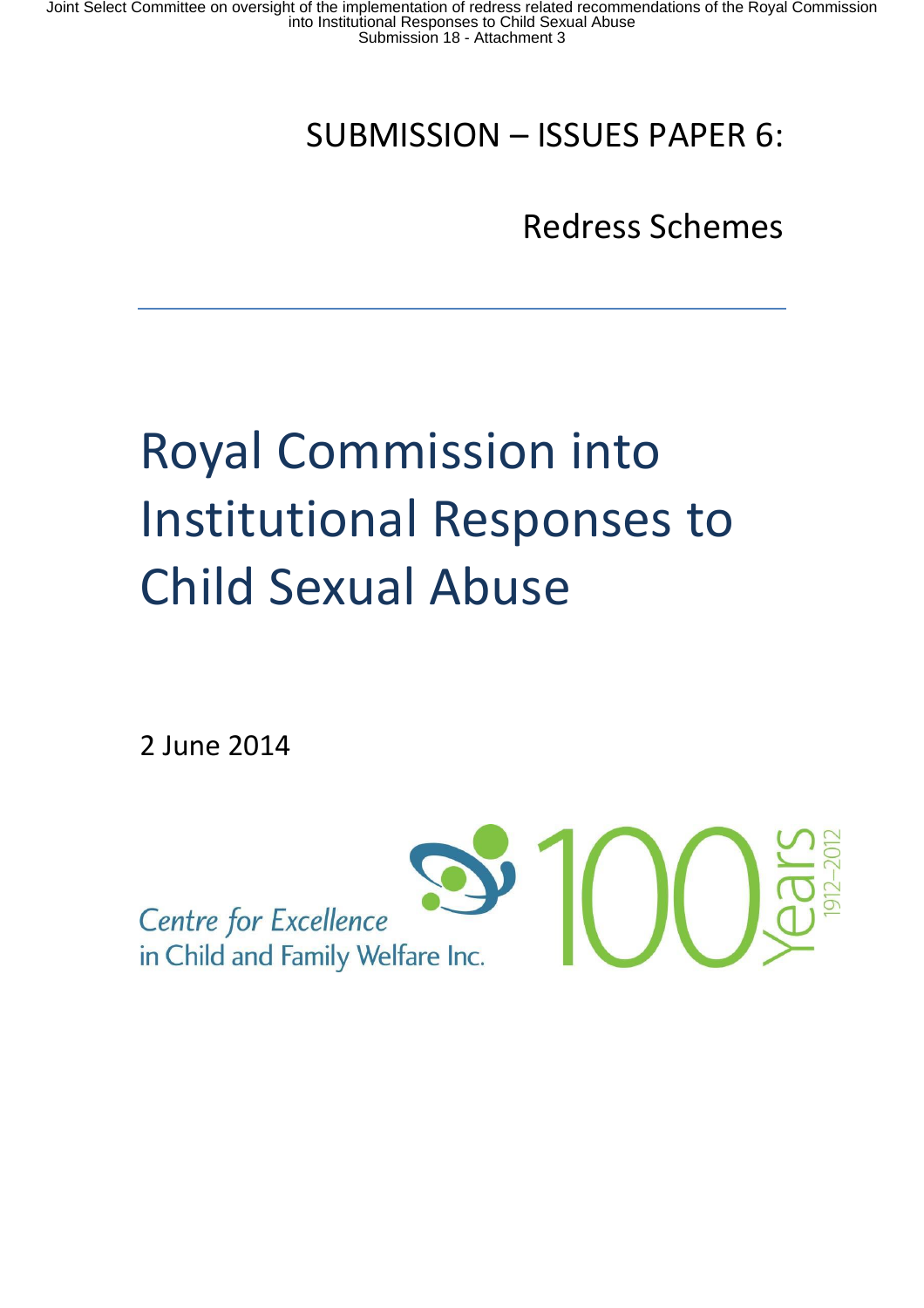Page 2 of 11

For further information please contact:

Marilyn Webster Director Social Policy and Research Centre for Excellence in Child and Family Welfare

or Mary Kyrios Senior Policy and Project Officer – Research and Social Policy Centre for Excellence in Child and Family Welfare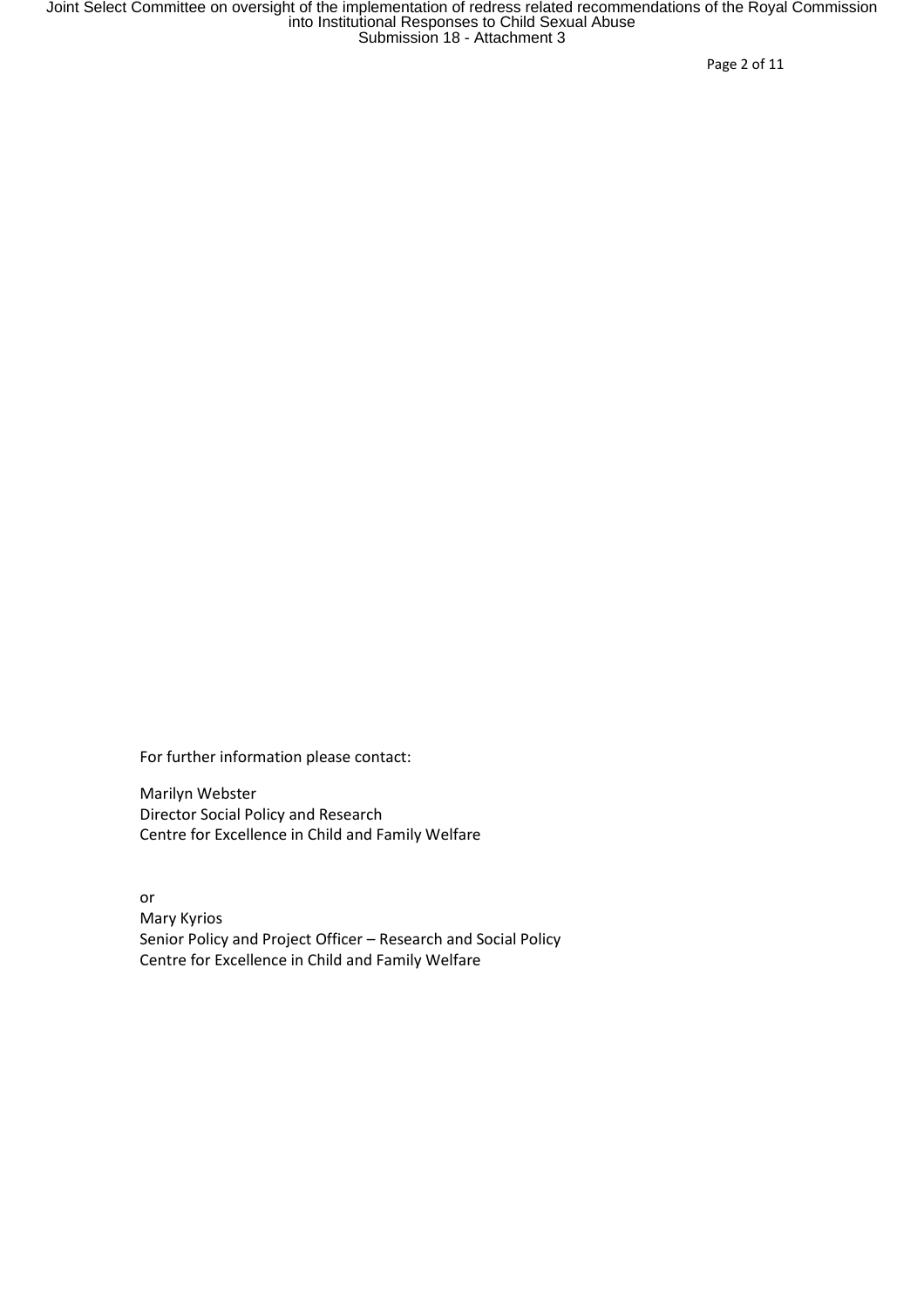Page 3 of 11

# **Table of Contents**

| ROYAL COMMISSION INTO INSTITUTIONAL RESPONSES TO CHILD SEXUAL ABUSE 4      |  |
|----------------------------------------------------------------------------|--|
|                                                                            |  |
|                                                                            |  |
|                                                                            |  |
|                                                                            |  |
| A NATIONAL REDRESS SCHEME - COMPENSATION, REHABILITATION AND PREVENTION  7 |  |
|                                                                            |  |
|                                                                            |  |
|                                                                            |  |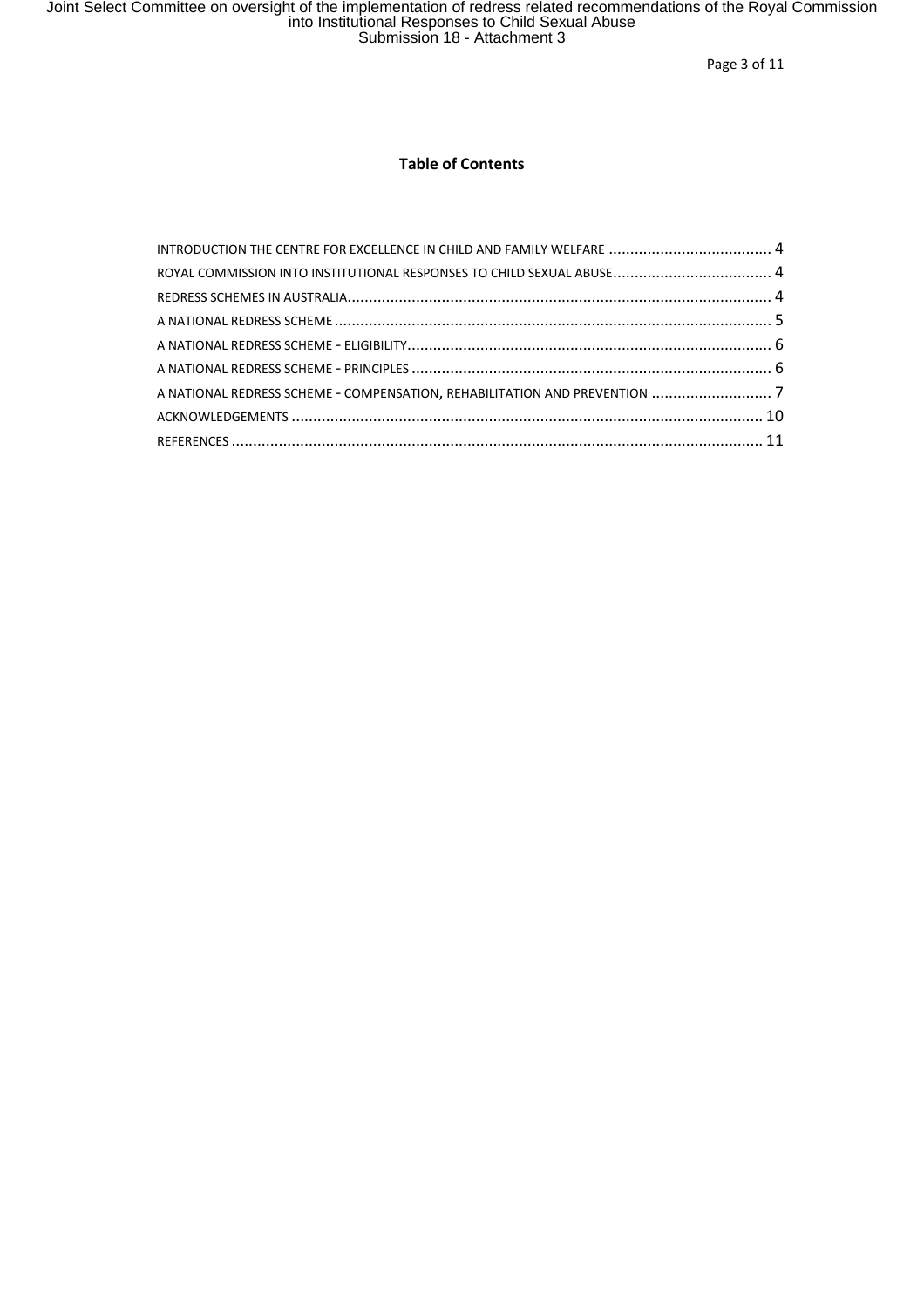Page 4 of 11

# **Introduction - The Centre for Excellence in Child and Family Welfare**

The Centre for Excellence in Child and Family Welfare ('the Centre') is the peak body for child and family welfare in Victoria, providing independent analysis, dialogue and crosssectoral engagement to address factors that perpetuate disadvantage and vulnerability. Working alongside our 90 member organisations, the role of the Centre is to build capacity through research, evidence and innovation to influence change. The Centre and its member organisations collectively represent a range of early childhood, child, youth and family support services, and out of home care services, including kinship care, foster care and residential care.

The objects of the Centre include:

- To contribute to the wellbeing of children and young people and the support and strengthening of family life particularly where there is poverty and disadvantage.
- To promote leadership and excellence in child, youth and family services.
- To actively represent the interests of members to government and to the community, and to influence community expectations of support available to children and families.
- To develop and influence policies in child, youth and family welfare, including providing policy advice to government in respect of child, youth and family welfare.
- To promote ongoing research and evaluation in child, youth and family welfare

### **Royal Commission Into Institutional Responses to Child Sexual Abuse**

The Centre is committed to the work of the Royal Commission into institutional responses to child sexual abuse. To date the Centre has facilitated three forums for our member organisations to provide information on the Royal Commission and to highlight the importance of implementing child safe policies as a preventative measure to abuse in care and appropriate responses to children abused in care settings and their families.

The Centre submits this paper on redress schemes as a critical component of reparation for past wrongs by governments and institutions to offer compensation and services to those who suffered child sexual abuse in institutional contexts. The Centre will advocate that such a redress scheme not limit eligibility to just those sexually abused as children in institutional care.

### **Redress schemes in Australia**

There already exists a strong body of work on redress schemes locally, nationally and internationally that are highlighted in many previous inquiries on child abuse in care and institutional settings. The two main national inquiries that provide an excellent overview on redress schemes are:

• "Forgotten Australians: A report on Australians who experienced institutional; or out of home care as children" 30 August 2004, The Senate, Community Affairs References Committee, Commonwealth of Australia. In our consultation with Open Place and Alliance for Forgotten Australians they supported the implementation of the national redress scheme recommended in this inquiry, adding that the criteria to access the scheme should be broader than the scope of this Royal Commission, that is, a redress scheme should not be limited to victims of child sexual abuse in institutional settings. The Centre supports this view.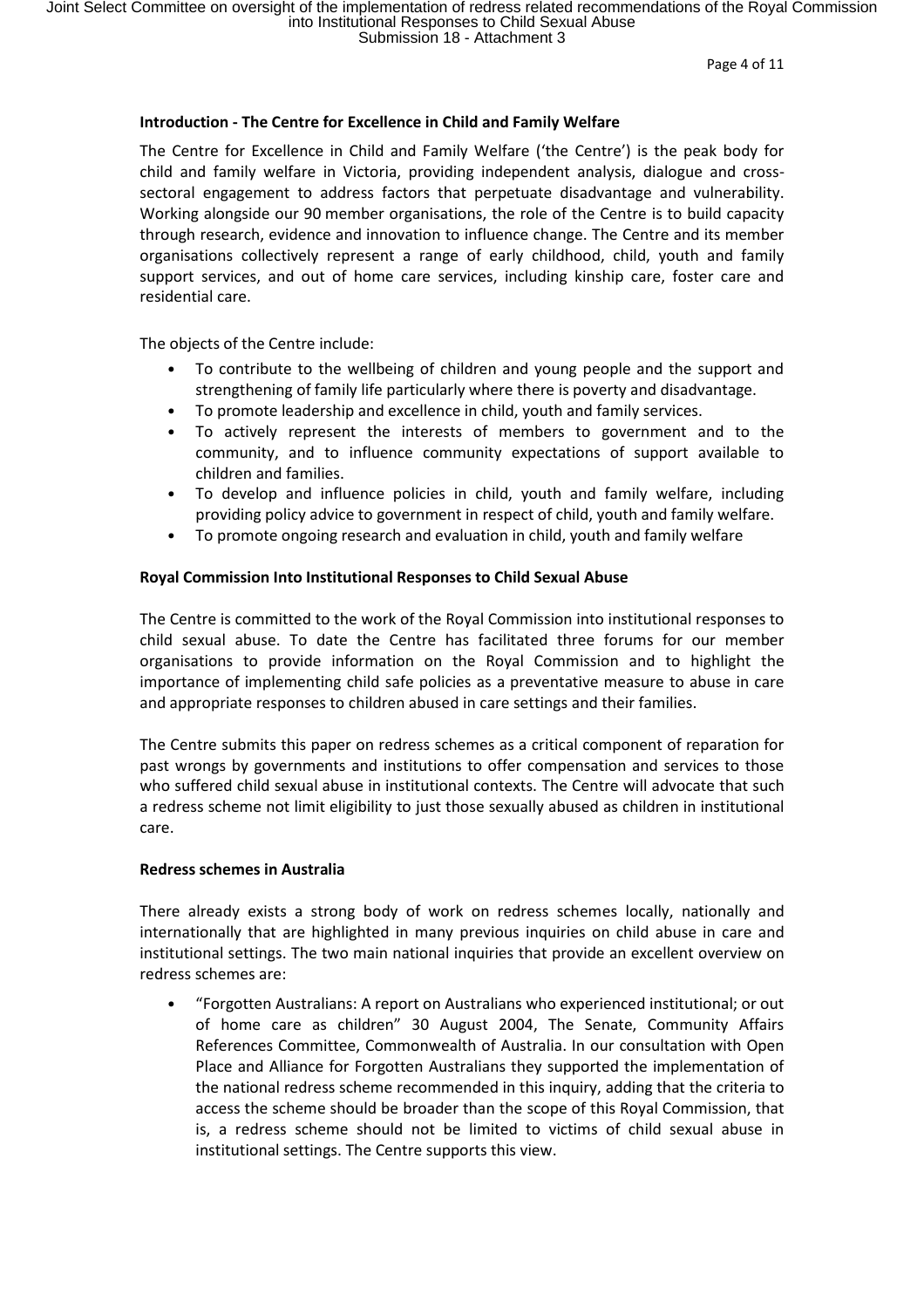Page 5 of 11

• "Bringing them Home: Report of the National Inquiry into the Separation of Aboriginal and Torres Strait Islander Children from their families" April 1997, Human Rights and Equal Opportunity Commission Report. In our consultation with the Victorian Aboriginal Child Care Agency they supported the redress scheme recommended in this inquiry. The Centre supports the Victorian Aboriginal Child Care Agency submission to the issues paper on redress schemes.

Redress schemes established by Governments and or institutions in Australian States and Territories have taken diverse approaches. The Queensland, Western Australia, South Australia and Tasmania Governments have implemented various redress schemes with differing criteria and eligibility. For example, redress schemes may have different levels of compensation or eligibility may only be open to wards of the state. The New South Wales and Victoria Governments have not established redress schemes as they deal with compensation on a case by case basis.

Many non-government institutions such as faith based institutions have established internal redress schemes that, like government schemes, provide varied processes and responses, an example is the Catholic Church's Toward Healing.

### **A national redress scheme**

 $\overline{\phantom{a}}$ 

The Centre advocates for a national redress scheme for children abused in care because Commonwealth and State Governments together with institutions are responsible for children in care settings. For example, the Commonwealth and State Governments were responsible for policies and the contracting out the responsibility of the care of children, for example, child migrant policies and the Stolen Generation. Further, there have been many inquiries over the years that have highlighted the abuse of children in care settings and their needs post care and recommended action by Governments. As such Commonwealth and State Governments and institutions that were responsible for the care of children should contribute to a national redress scheme.

The Centre believes an important component in establishing a national redress scheme is that it will ensure consistency, independence, fairness, equity and accessibility in its responses to abuse in care. On the 31 March 2014 at the 2014 Families Australia Oration the Hon. Justice Peter McClellan, Chair, Royal Commission stated that "Many different institutions have come to our notice. In addition to the significant number of reports of abuse in foster care, we have received allegations of abuse in more than 1,950 institutions."<sup>1</sup> Thus, a national redress scheme is necessary otherwise there could potentially be 1950 redress schemes established nationally with varied responses to people abuse in care as children.

Although there may be challenges in establishing a national scheme in regards to seeking agreement between all State and Territory Governments, the benefits far out way obstacles. These challenges and obstacles may be overcome through the introduction of Commonwealth legislation, such as the establishment of the compensation scheme in Ireland, the Residential Institutions Redress Act 2002 that is administered by a board (www.rirb.ie).

 $^{\rm 1}$  http://www.childabuseroyalcommission.gov.au/media-centre/speeches/2014-families-australiaoration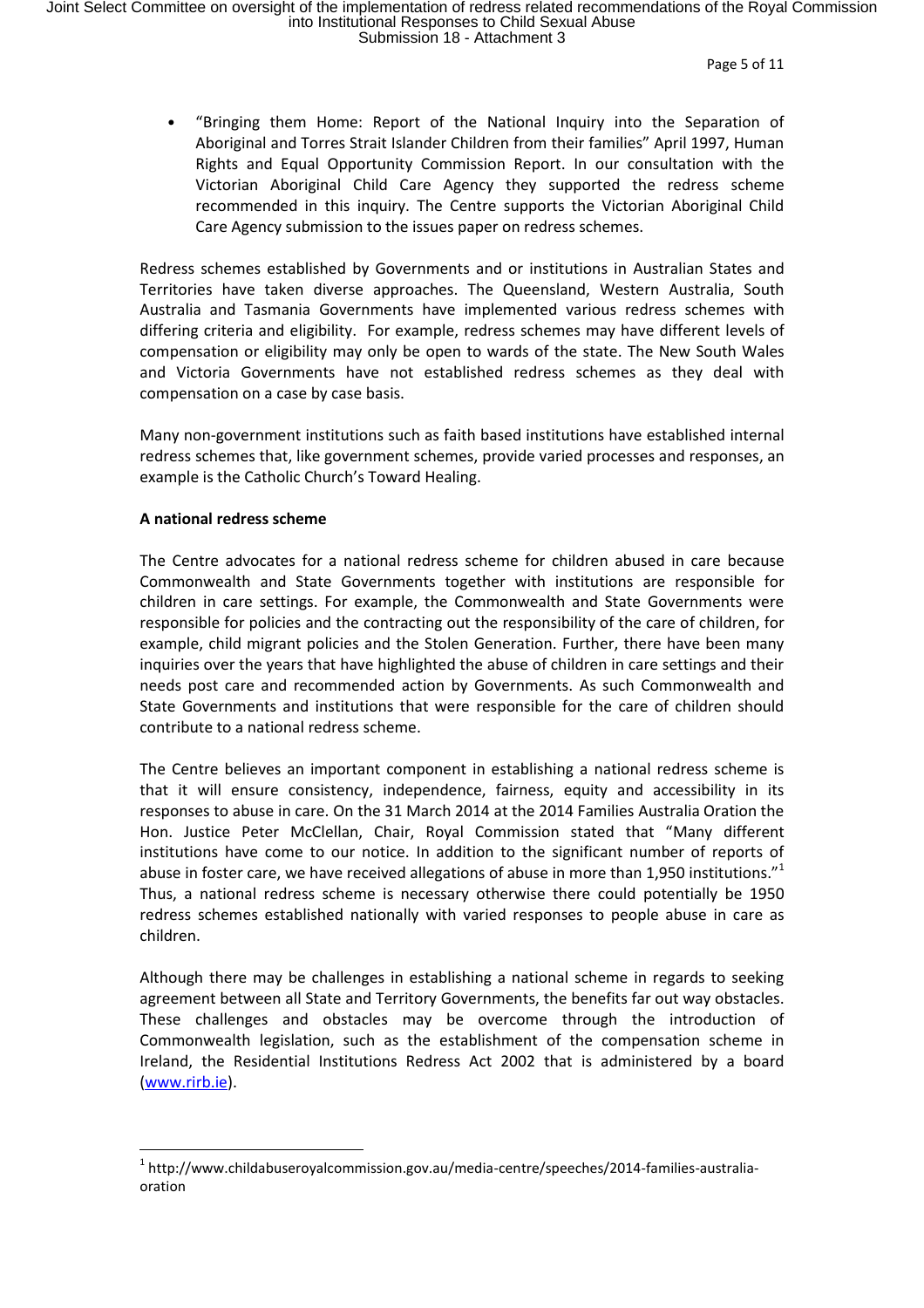It is well documented and the focus of this Royal Commission that redress schemes established to date either by Governments or institutions appear to have benefits and shortcomings, particularly in the view of the victims.<sup>2</sup> As such, the development of a redress scheme should include consultation with victims and victim support groups including Aboriginal and Torres Strait Islanders groups to ensure that any scheme is flexible, effective, culturally appropriate and does not further traumatise people seeking redress. There are examples of established redress schemes consulting with victims/survivors, for example, the Grandview Agreement in Ontario, Canada. The Centre believes that consultation will ensure that the scheme is respectful, considerate, victim focused and there will be no repetition of past failings in the redress scheme.

# **A national redress scheme – eligibility**

The Centre strongly advocates that a national redress scheme is not limited to the terms of reference of this Royal Commission. That is, it should be broader and available to those who suffered sexual abuse, physical abuse, emotional and psychological abuse and neglect and forced separation from their families. As evidenced by private hearings in this Royal Commission, redress should be available where there was abuse to children by other children. The Centre believes that governments and institutions are responsible to protect all children in their care from all forms of harm irrespective of the perpetrator.

Further, the national redress scheme should be available for past, current and future people who have experienced abuse in care (out of home care). The benefit for current and future victims of abuse in care to be able to access a redress scheme is that it provides for an alternate avenue to civil litigation or redress from the responsible care service provider/institution.

Further, the Centre believes that a national redress scheme should be open to claimants who have received compensation in other redress scheme or the national redress scheme. The reason is that claimants may not have received an adequate response or compensation in their previous application. Further, there may be new information, new evidence or additional disclosures of abuse in care that were not part of the previous redress scheme.

### **A national redress scheme – principles**

Important principles to consider incorporating in a national redress scheme are outlined in 'The United Nations Basic Principles and Guidelines on the Right to a Remedy and Reparation for Victims of Gross Violations of International Human Rights Law and Serious Violations of International Humanitarian Law' by Theo van Boven<sup>3</sup>. Van Boven's principles of reparations are all important components of any redress scheme and include:

Restitution

 $\overline{\phantom{a}}$ 

- Compensation
- Rehabilitation
- Satisfaction and guarantees of non-repetition.

 $^2$  Senate Standing Committees on Legal and Constitutional Affairs (2010) Review of Government Compensation Payments, 6 December 2010, Commonwealth of Australia <sup>3</sup> http://legal.un.org/avl/ha/ga 60-147/ga 60-147.html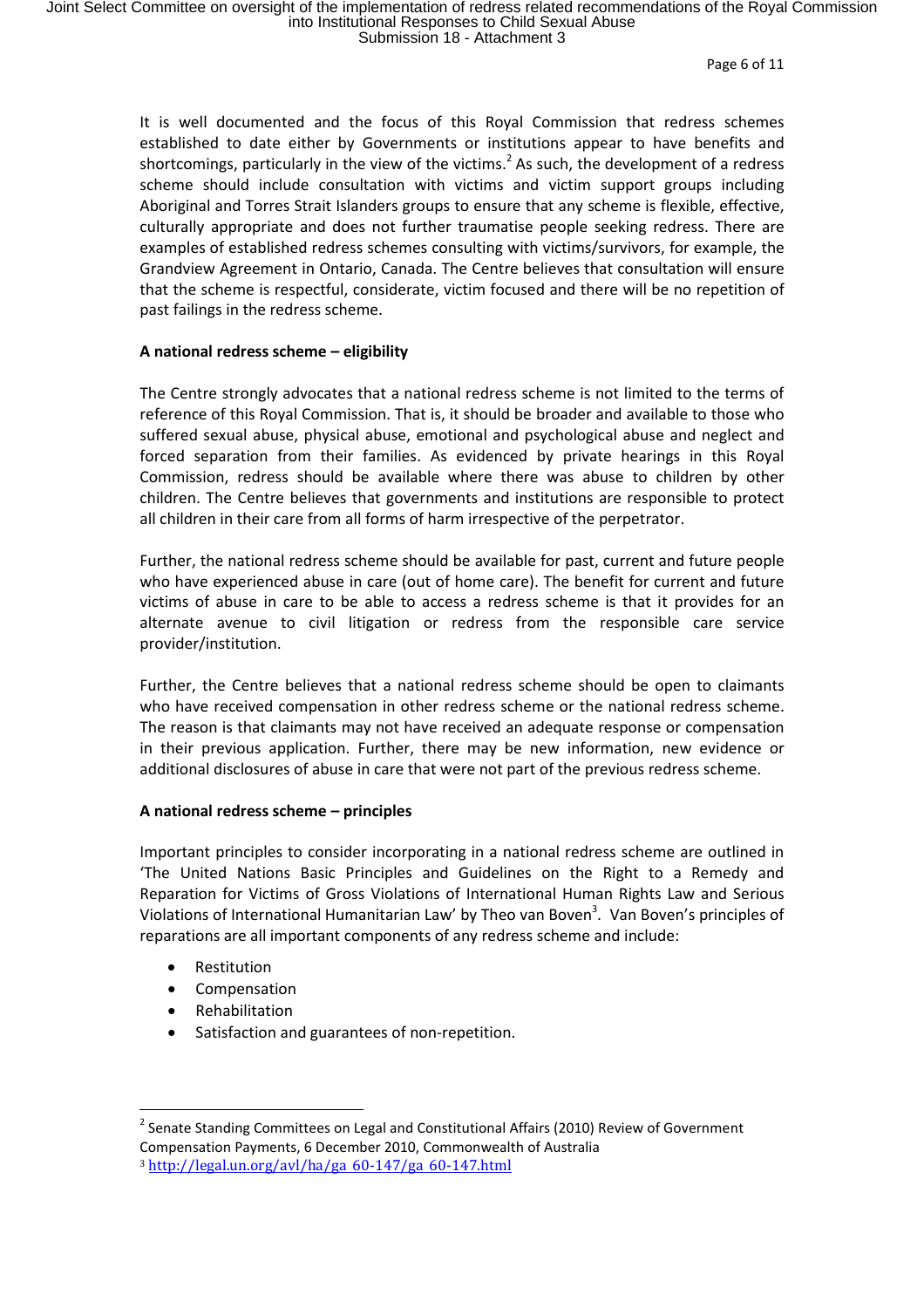"Restitution refers to measures such as restoration of liberty, family life, citizenship, return to one's place of residence and, return of property. These measures seek to re-establish the situation that existed prior to the violations of human rights and humanitarian law. Compensation relates to monetary compensation for any economically assessable damage resulting from violations of human rights and humanitarian law. Rehabilitation includes medical and psychological care as well as legal and social services. Satisfaction and guarantees of non-repetition includes an apology, including public acknowledgment of the facts and acceptance of responsibility, and measures to prevent recurrence of the violations." 4

Further, the Centre advocates that statutes of limitations should not apply in the redress scheme as outlined in van Boven's basic principles. The reason is that it is understood that victims can take years to disclose abuse in care settings and this should be a significant consideration in a national redress scheme.

In addition, van Boven states that reparation may be claimed either individually or as a group by the victim and including persons connected with the victim such as immediate family. The Centre advocates that this should be considered in a redress scheme as family members have also suffered the consequences of abuse in care or forced separation.

The establishment of a national redress scheme in Australia is necessary. It has been recommended previously in inquiries such as "Forgotten Australians: A report on Australians who experienced institutional or out of home care as children" (2004). It is necessary because it forms part of the national apology to children abused in care and it provides for alternate and perhaps more appropriate avenues for reparation. The Centre believes that a national scheme represents the importance of the protection of children from abuse, it signifies that children will be heard, believed and protected from harm by Government and the community.

#### **A national redress scheme – compensation, rehabilitation and prevention**

#### *Compensation*

 $\overline{\phantom{a}}$ 

Compensation is an important component of redress, however, there is no amount of compensation that will heal the past wrongs of abuse and neglect for children in care. Compensation should be considered as an acknowledgement that the abuse should not have occurred and as a child you should have been protected from abuse and neglect by those responsible for your care.

A national redress scheme will provide a consistent, fair and transparent approach to compensation. The development of the process for compensation needs to consider the trauma experienced by the claimants. "Persons making applications for compensations should also feel confident that their redress claims will be treated sensitively and thoughtfully, and the assessment process will not be unreasonably stressful or traumatic."<sup>5</sup>

<sup>&</sup>lt;sup>4</sup> Commonwealth of Australia (2004; 216) "Forgotten Australians: A report on Australians who experienced institutional; or out of home care as children" 30 August 2004, The Senate Community Affairs References Committee.

http://www.aph.gov.au/Parliamentary\_Business/Committees/Senate/Community\_Affairs/completed \_inquiries/2004-07/inst\_care/report/c08

<sup>&</sup>lt;sup>5</sup> Senate Standing Committees on Legal and Constitutional Affairs (2010) Review of Government Compensation Payments, 6 December 2010, Commonwealth of Australia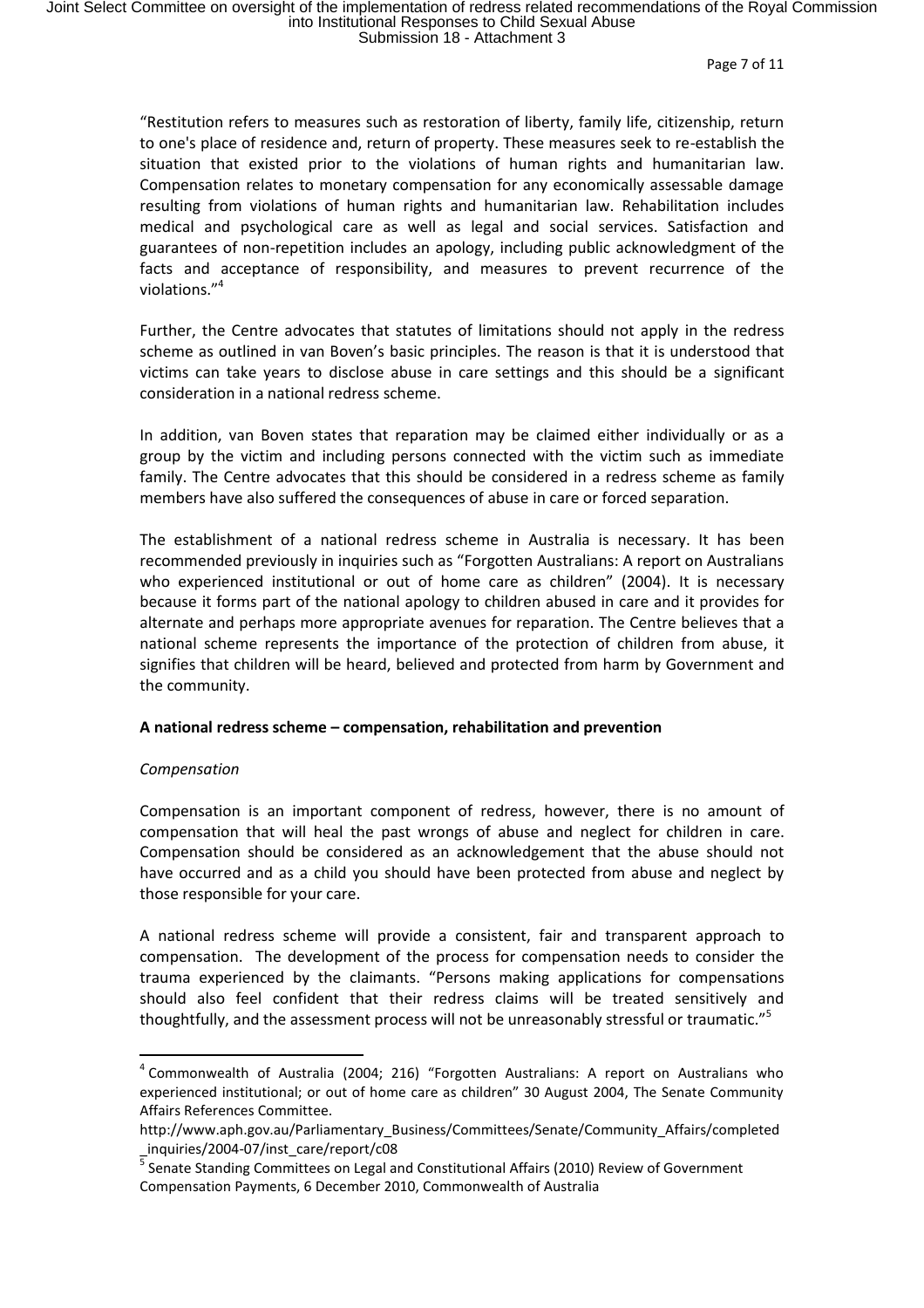Page 8 of 11

The Centre believes that a national compensation scheme should include the following features:

- Eligibility should be open to all who as children experienced abuse, neglect and forced separation in any care setting, irrespective of abuse type, there should be no exclusion criteria. This includes where abuse occurred by either paid or unpaid staff, clergy or other residents in the care setting.
- No time limits should be set to access redress.
- Claimants should be assisted legally in their application process and further, eligible for Legal Aid or financially assisted to access legal advice, advocacy and representation to the compensation scheme or where seeking redress through civil litigation.
- Claimants should have access to support services prior, during and following applications for compensation. Support services should provide emotional assistance and practical support, for example, to prepare their application. Support services should be flexible able to cater to the differing needs of applicants.
- Claimants should be offered scaled (tiered) compensation based on the seriousness of the abuse and neglect with consideration given to the severity and type of the abuse that is paid by the responsible institution or care provider. Consideration should be given to the provision of flexible compensation schemes, for example, where claimants are able to seek financial assistance rather than lump sum compensation.
- Corroboration of claims should not be necessary given that it is well established that lack of corroboration in child abuse, particularly sexual abuse, is common. Also, there are circumstances when claimants cannot recall the perpetrator of the abuse or they were unknown or have since died.
- The standard of proof should be less than the balance of probabilities given that the redress scheme is not a legal process. For example, the Department of Defence apply the 'plausibility test' in response to allegations of abuse in the Defence.<sup>6</sup> "The assessment of plausibility is based on all information available to the Taskforce, including information provided by the person in their Personal Account which must be verified in the form of a statutory declaration."<sup>7</sup> This could be considered by the Royal Commission to assess the appropriateness of its use in abuse in care settings.
- There should be no confidentiality clauses or secrecy surrounding the compensation claims other than the privacy of the claimant. Secrecy clauses attached to compensation payments perpetuate the secrecy of the abuse and do not hold organisations and governments accountable for past wrongs.
- Applications from claimants that have received compensation in previous schemes should be accepted and considered in the assessment process.

There should be provision for the inclusion of the responsible institution during the process. The inclusion of the responsible institution may be at the request of the claimant and provides the opportunity for the claimant to inform the institution of their care experience. In addition, it provides the institution with information to improve their child safe/protection policies and procedures. Importantly, it can be an opportunity for individual apologies. If institutions are not part of the process then they should be informed on the findings and outcomes of compensation claims.

 $\overline{\phantom{a}}$ 6

https://www.defenceabusetaskforce.gov.au/Outcomes/Pages/DefenceAbuseReparationScheme.aspx <sup>7</sup> ibid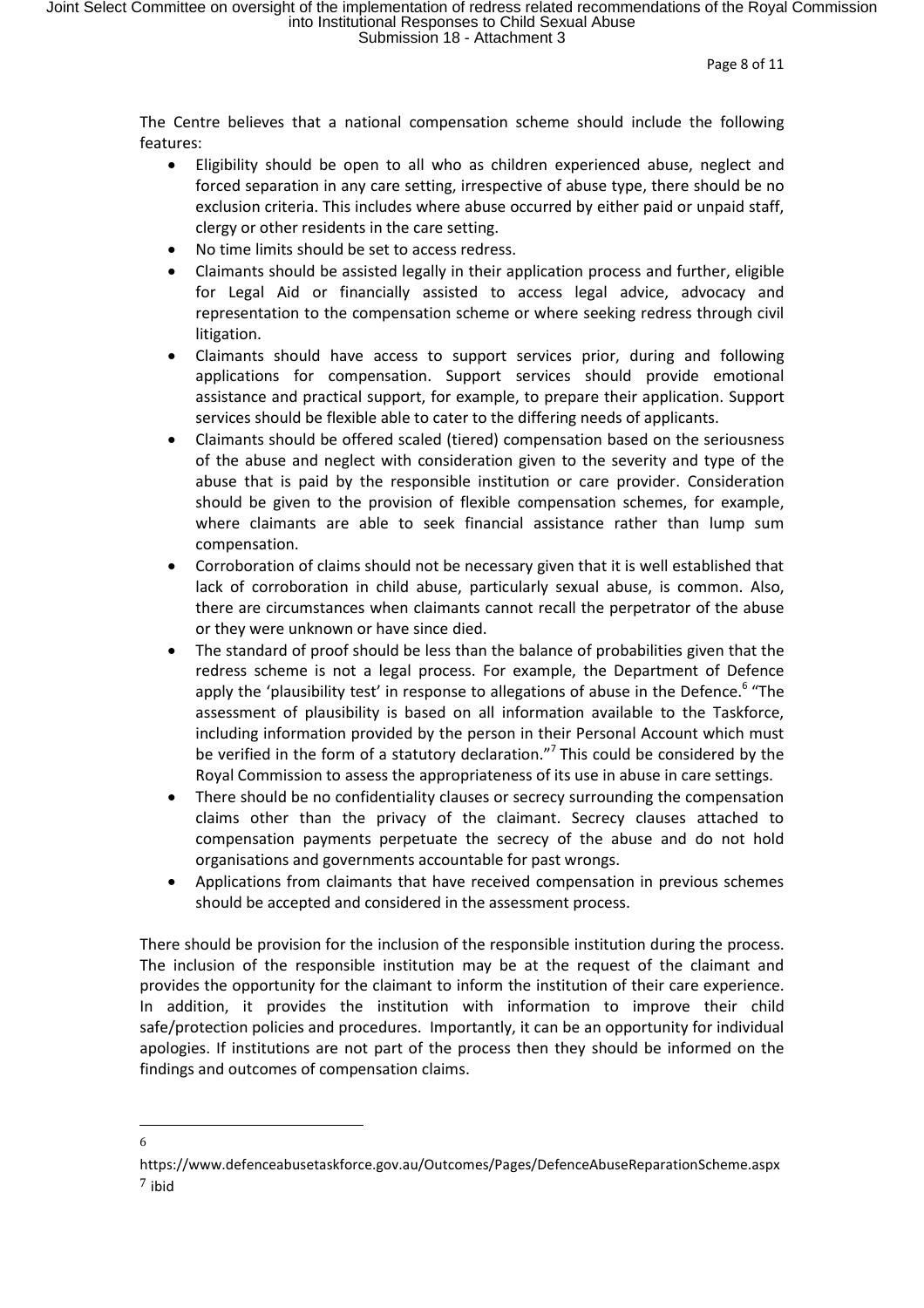Page 9 of 11

A national redress scheme should include policies on the appropriate qualities of apologies and responses to claimants. Apologies that are not appropriate, individual or acknowledge the experience can re-traumatising for claimants.

# *Rehabilitation*

 $\overline{\phantom{a}}$ 

The rehabilitation of victims of child abuse in care settings is a necessary component of any redress scheme in acknowledgement of the negative effects of past experiences. Victims of child abuse in care settings should be eligible for a number of services to assist in healing the psychological and physical wounds experienced in care. Many were not provided with adequate education, medical or psychological care whilst in care as children. Government funded and priority access to services must be made available. This includes dental, medical, psychological/psychiatric, education, housing and aged care services and treatment. The Centre supports the Alliance for Forgotten Australians submissions to previous inquiries that advocates for a gold card for people who experienced care settings as children.<sup>8</sup>

As stated above, consultation with people who experienced care as children should occur on the provision of services to address the consequences of the abuse and neglect they experienced in care.

An important component of rehabilitation includes the ability for victims to access unredacted personal records and files from Governments and institutions. As such, there needs to be policies on record keeping and quality recording. Records contain important information on family, siblings, reason for being placed in care, past carers that may be helpful in the healing process but also in locating family. There are many services and institutions that assist people to access their personal files and provide appropriate support as it can be traumatic reading the information contained (or not contained) in these files.

The Centre advocates for the ongoing funding of services that provide support to people who have experienced abuse in care or forced separation in the past and that this funding not be limited to any time period. The services provide support that can assist to improve the health and wellbeing of people who experienced abuse in care and provide support in accessing specialist services, financial assistance and individual advocacy. Such services can assist and support victims to access redress schemes.

### *Prevention: satisfaction and guarantees of non-repetition*

A national redress must ensure that there are guarantees of non-repetition that includes an individual apology, a public apology and acknowledgment of the facts and acceptance of responsibility, and measures to prevent recurrence by the responsible institution. This is more likely to occur if institutions are involved in the redress scheme, particularly the process of compensation (as discussed above).

Institutions/organisations that provide a service to children whether directly or indirectly (ie advocacy) should have robust child protection/safety policies that ensure the protection of children and appropriate responses to concerns children express about their care.

 $^8$  An example of a submission made by the Alliance of Forgotten Australians can be found here: http://www.forgottenaustralians.org.au/AFA%20Subs%20and%20docs%20PDFs/AFA%202010%20Sen ate%20Legal%20and%20Constitutional%20Affairs%20sub.pdf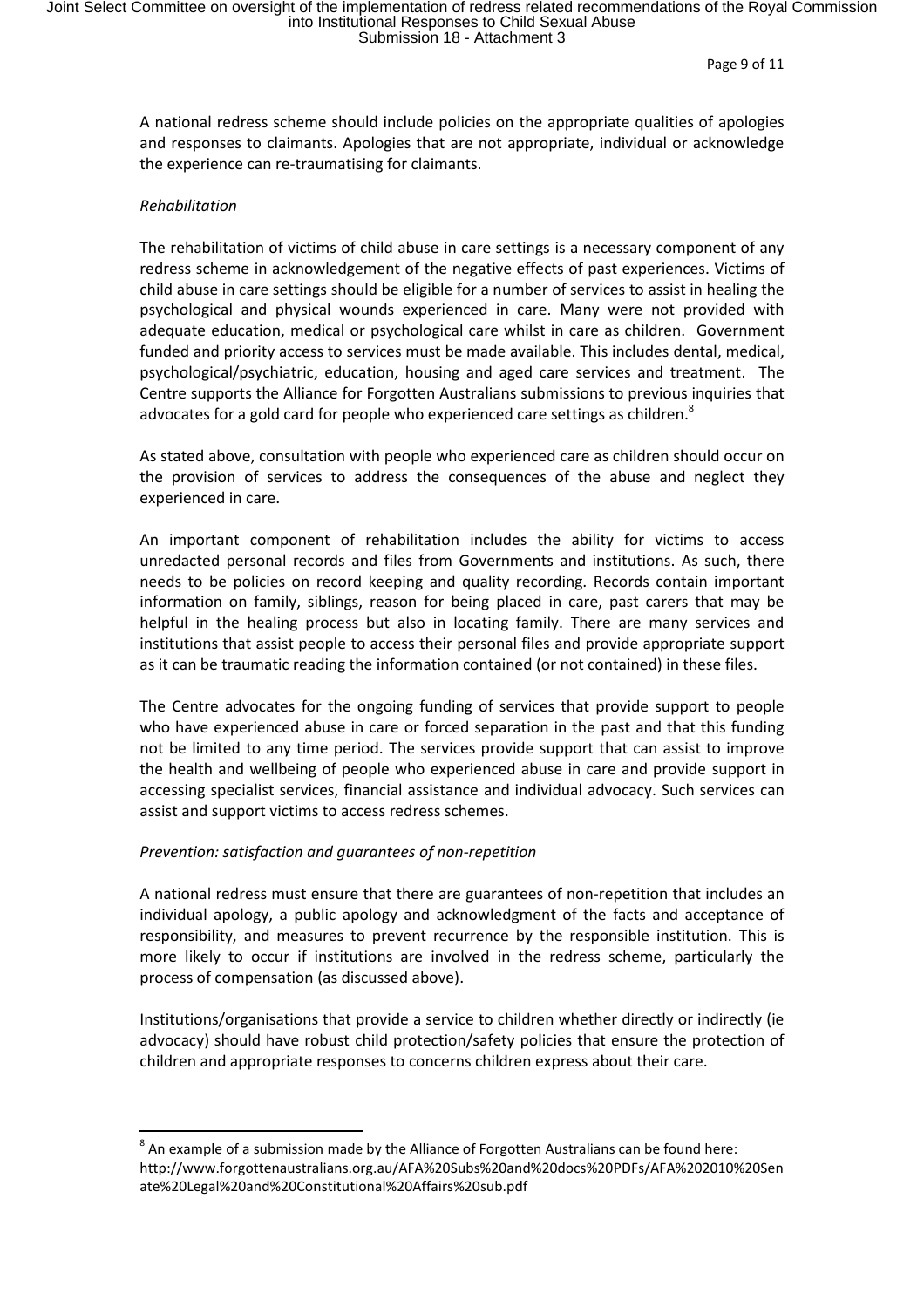Child protection policies should include appropriate screening and recruitment practices of staff and volunteers to prevent any potential risks to children. Preventative measures should include training and education tailored to be delivered to all staff and volunteers, children and families that incorporates child abuse and neglect behavioural and physical Indicators, grooming and other inappropriate behaviours by staff, volunteers or others (ie other children).

A redress scheme should ensure that organisations should make available to all children, parents and staff (including volunteers) complaints processes so that they are aware of whom they can discuss and report concerns.

Child Protection/safety policies should contain processes for appropriate responses to allegations of abuse and neglect that include informing police and child protection authorities where appropriate. This will ensure that those responsible for any abuse are brought to justice and to prevent further harm to other children in the organisation or other settings. Reports to police and child protection authorities are more likely to establish a pattern and history of an alleged offender and maximize redress through a criminal conviction. This can provide a more accurate account of history.

Further, child protection/safety policies should ensure that responses to allegations of child abuse and neglect result in appropriate and proactive inquiries into the care provided to other children that may have been in contact or under the care of the alleged offender.

Lastly, the Commonwealth and State Government together with institutions/organisations should provide community education into child abuse and neglect so that all citizens can contribute to the protection of children. Protection of children is maximized when adults are aware of child abuse and neglect and grooming behaviours and can respond appropriately though reporting to the relevant authorities.

#### **Acknowledgements**

The Centre wishes to acknowledge the assistance of its members in the preparation of this paper through discussions, meetings and participation in forums organised on the Royal Commission into institutional responses to child sexual abuse.

Particular thanks go to the following people who so generously shared information, their expertise and time or presented at the forums the Centre facilitated on the Royal Commission, that have assisted the Centre in the preparation of this submission:

Caroline Carroll, Chair, Alliance for Forgotten Australians Simon Gardiner, Chair, Open Place Jenny Glare, Manager, Heritage and Information Service, MacKillop Family Services Dr Nick Halfpenny, General Manager Policy and Innovation, Policy & Innovation Unit, MacKillop Family Services Jenny Hardy, Executive Officer, knowmore Allan Joy, Chief Executive Officer, Child and Family Services Ballarat Jeannie McIntyre, Project Manager, Royal Commission into Institutional Responses to Child Sexual Abuse, Victorian Aboriginal Child Care Agency Christine Melis, barrister Julian Pocock, Director Public Policy & Practice Development, Berry Street Scott Widmer, Director Royal Commission Response, Department of Human Services